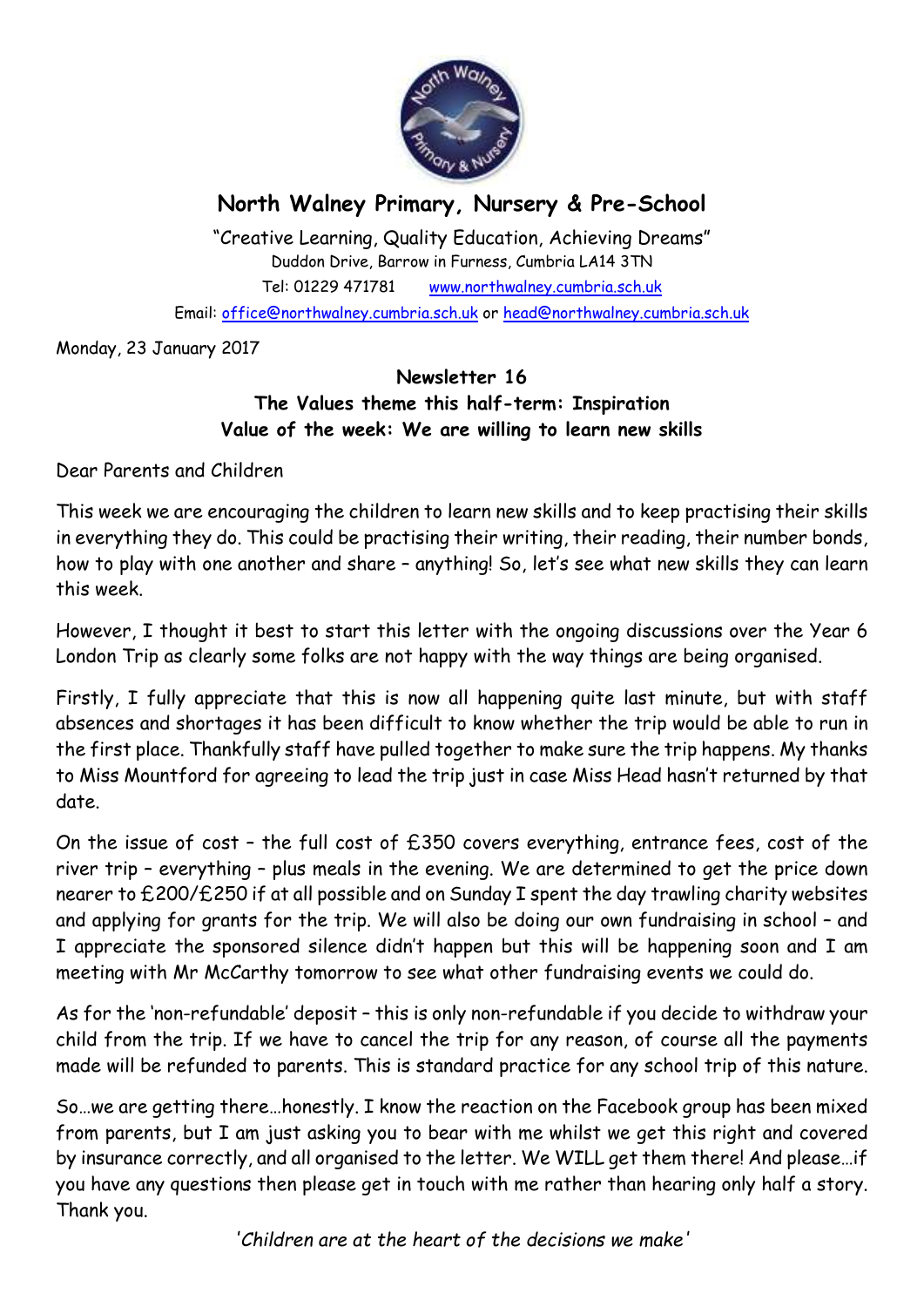# **Green Jumpers awarded to our Positive Role Models**

Last week we focussed on being role models for everyone else and it is wonderful to celebrate the following children – well done!





## **Tesco Chinese New Year Visit**

This week we had visitors coming in to work with some of the classes whilst they looked at Chinese food. The children had a fabulous time and hopefully the staff from Tesco will be back again in the future! So Happy Chinese New Year for the 28<sup>th</sup> January!

#### **Year 5 trip to Furness Academy this morning**

This morning the Year 5 children have been to Furness Academy for a Sports Science visit. Once again we are grateful for these wonderful opportunities for the children to experience a High School setting, as well as having the chance to extend their learning!





#### **Recycling Bags – available from the School Office**

We are very excited to be doing our bit for the environment by supporting a Recycling campaign in school. If you collect a bag from Mrs Malone you can fill it with clothing, shoes, bric-a-brac – all for recycling! So why not pop in and get one and see what you've got that could be recycled?